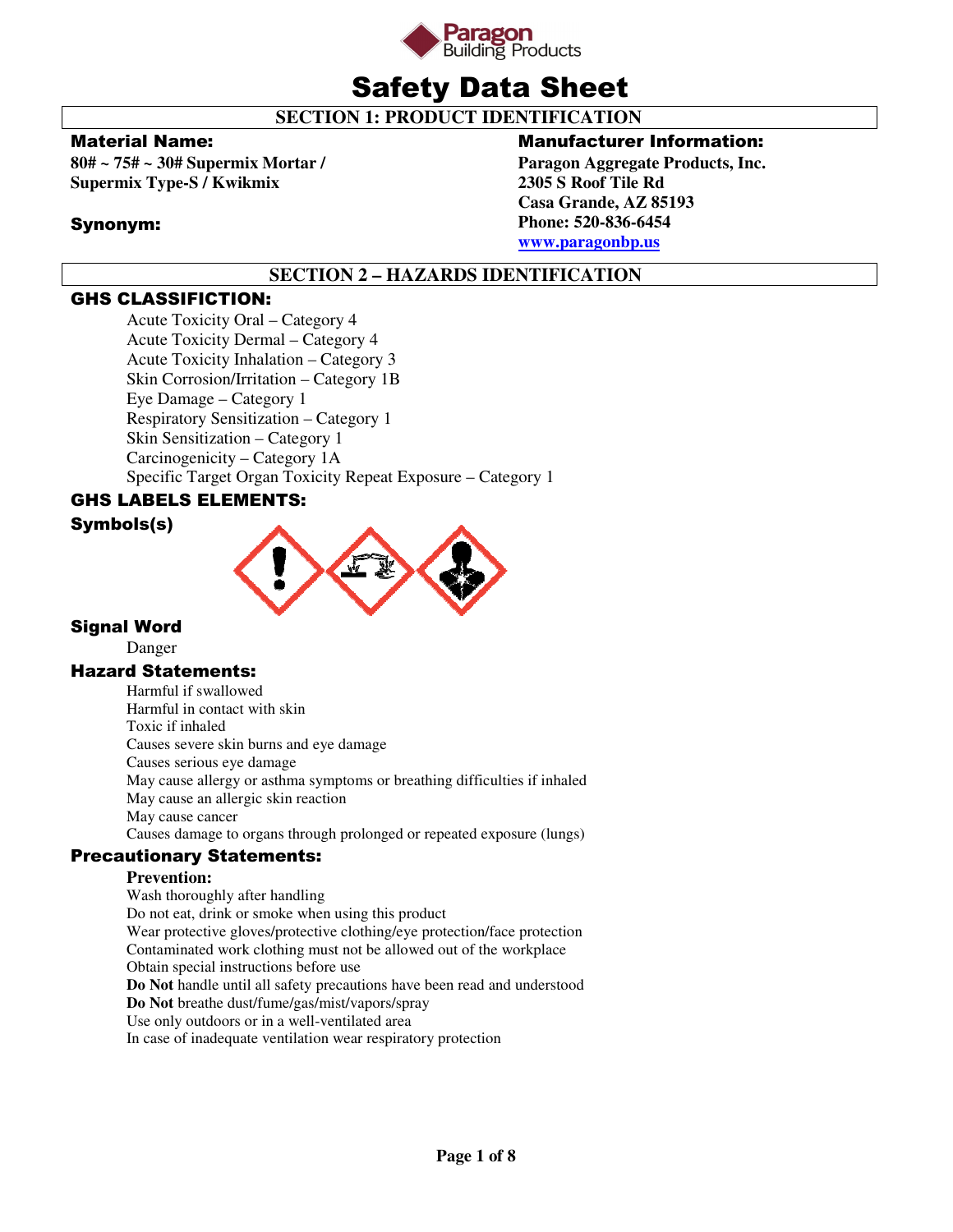

# **SECTION 2 – HAZARDS IDENTIFICATION (CONT.)**

### Precautionary Statements:

#### **Response:**

**If swallowed:** Rinse mouth, **DO NOT** induce vomiting. Immediately call a poison center/doctor.

**If on skin (or hair:** Take off immediately all contaminated clothing. Rinse skin with water/shower. Immediately call a poison center or doctor/physician. Wash contaminated clothing before reuse.

**If inhaled:** Remove victim to fresh air and keep at rest in a position comfortable for breathing. If experiencing respiratory symptoms, call a poison center or doctor/physician.

**If in eye:** Rinse cautiously with water for several minutes. Remove contact lenses, if present and easy to do, continue rinsing, immediately call a poison center/doctor.

#### **Storage:**

 Store in a well-ventilated place Store in an appropriate container or containment structure

#### **Disposal:**

Dispose of contents/container in accordance with local/regional/international regulations

### **SECTION 3 – COMPOSITION / INFORMATION ON INGREDIENTS**

#### **Chemical Name and Synonyms:**

| Component                  | CAS #      | Percent Optional |
|----------------------------|------------|------------------|
| Cement, Portland Chemicals | 65997-15-1 |                  |
| <b>Duartz</b>              | 14808-60-7 |                  |
| imestone                   | 1317-65-3  |                  |

# Component Information/Information on Non-Hazardous Components General Product Information:

**Trace Elements:** Mortar mix is made from materials mined from earth and is processed using energy provided by fuels. Trace amounts of naturally occurring, potentially harmful chemical might be detected during chemicals analysis. For example, Supermix, Kwikmix mortar may contain up to 1.50% insoluble residue, some of which may be free crystalline silica. Other trace constituents may include calcium oxide, free magnesium oxide, potassium and sodium sulfate compounds, and trace metal compounds.

# **SECTION 4 – FIRST AID MEASURES**

### First Aid Eyes:

Immediately flush eye thoroughly with water. Continue flushing eye for a least 15 minutes, including under lids, to remove all particles. Call a physician immediately.

# First Aid Skin:

Wash skin with cool water and pH-neutral soap or mild detergent. Seek medical treatment if irritation or inflammation develops or persist. Seek medical treatment in the event of burns.

### First Aid Inhalation:

Remove person to fresh air. If breathing is difficult, administer oxygen. If not breathing, give artificial respiration. Seek medical help if coughing and other symptoms do subside. Inhalation of large amounts of Supermix, Kwikmix mortar requires immediate medical attention.

#### First Aid Ingestion:

Do not induce vomiting. If conscious, have the victim drink plenty of water and call physician.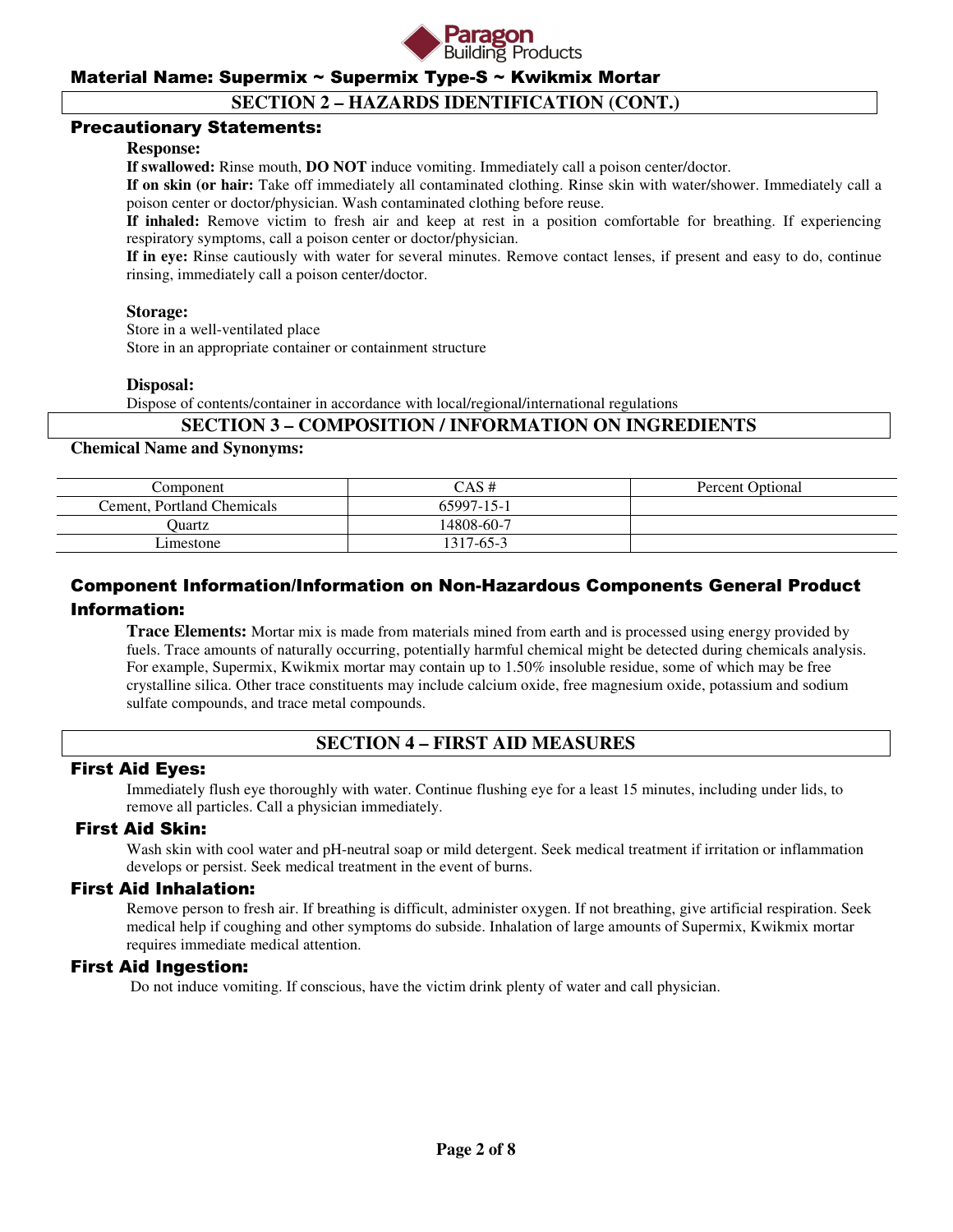

# **SECTION 5 – FIRE FIGHTING MEASURES**

### General Fire Hazards:

See Section 9 for Flammability Properties Non combustible

# Hazardous Combustion Products:

**NONE** 

### Extinguishing Media:

Use appropriate extinguishing media for surrounding fire

### Unsuitable Extinguishing Media:

**NONE** 

### Fire Fighting Equipment/Instructions:

Firefighters should wear full protective gear

# **SECTION 6 – ACCIDENTAL RELEASE MEASURES**

#### Recovery and Neutralization:

Stop the flow of material, if this is without risk

# Personal Precautions, Protective Equipment and Emergency Procedures:

Use personal protection recommended in Section 8. Isolate the hazard area and deny entry to unnecessary and unprotected personal.

### Emergency Measures:

Isolate area, keep unnecessary personal away

#### Environmental Precautions:

Do not attempt to wash Mortar mix down sewers or storm drains

#### Methods for Containment and Clean-up:

Collect dry material using a scoop. Avoid actions that cause dust to become airborne. Avoid inhalation of dust and contact with skin. Scrape up wet material and place on an appropriate container. Allow the material to dry before disposal.

#### Prevention of Secondary Hazards:

NONE

# **SECTION 7 – HANDLING AND STORAGE**

#### Handling Procedures:

Avoid prolonged or repeated breathing of dust. Avoid contact with eyes and skin. Promptly remove dusty clothing or clothing which is wet with mortar fluids and launder before reuse. Wash thoroughly after exposure to dust or wet Supermix, Kwikmix mortar.

#### Storage Procedures:

Store product in a cool, dry, ventilated area. Protect against physical damage and moisture. Keep Mortar mix dry until used. Normal temperature and pressures do not affect the material.

#### Incompatibilities:

Wet Supermix, Kwikmix mortar is alkaline; as such it is incompatible with acids, ammonium salts and metal.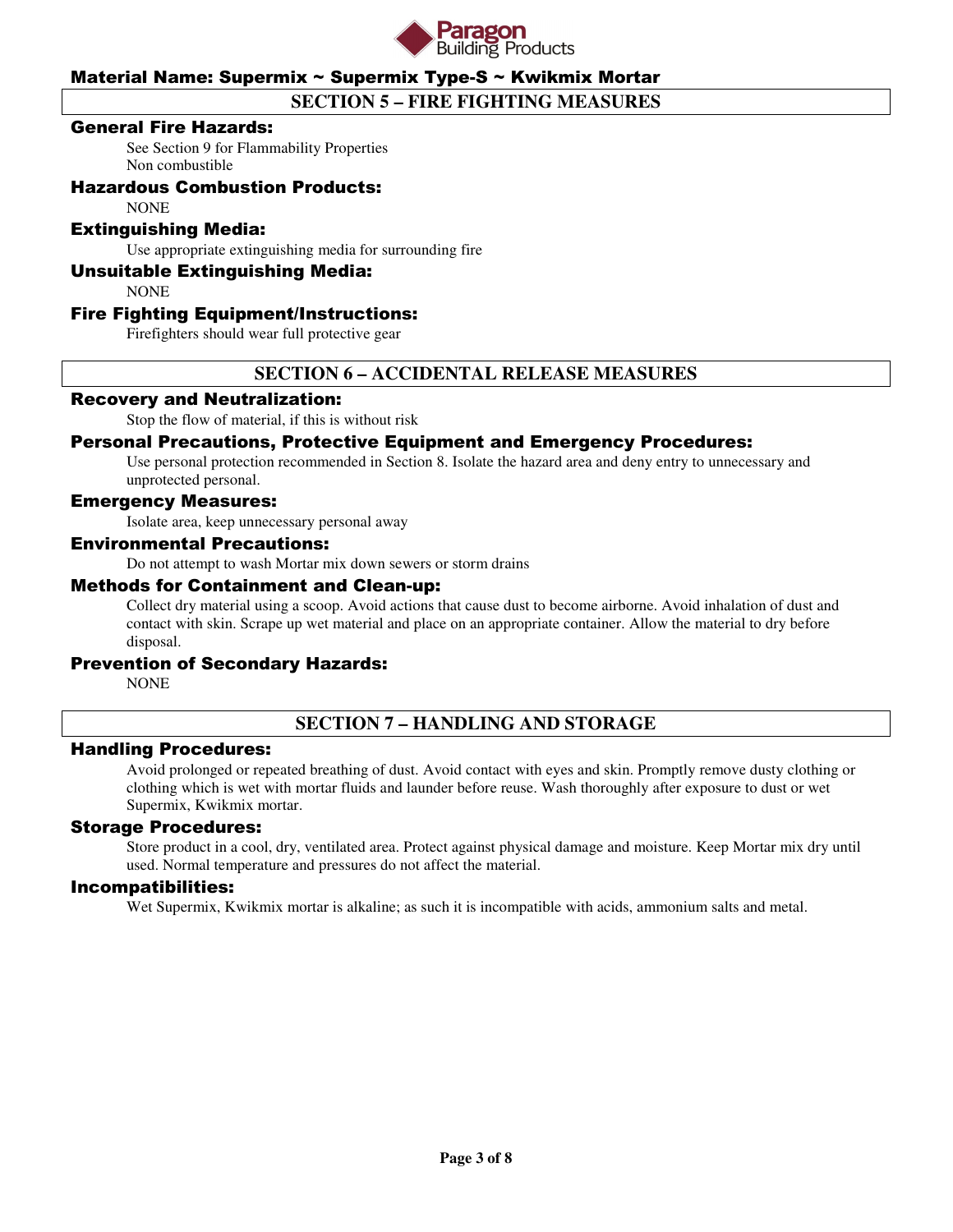

# **SECTION 8 – EXPOSURE CONTROL / PERSONAL PROTECTION**

### Component Exposure Limits:

### **Cement, Portland, chemicals (65997-15-1)**

 ACGIH: 1m/m3 TWA (particulate matter containing no asbestos and<1% crystalline silica, respirable fraction) OSHA: 15 mg/m3 TWA (total dust); 5 mg/m3 TWA (respirable fraction)

NIOSH: 10 mg/m3 TWA (total dust); 5 mg/m3 TWA (respirable dust)

#### **Limestone (1317-65-3)**

 OSHA: 15 mg/m3 TWA (total dust); 5 mg/m3 TWA (respirable fraction) NIOSH: 10 mg/m3 TWA (total dust); 5 mg/m3 TWA (respirable dust)

# **Gypsum (Ca(SO4).2H2O) (13397-24-5)**

 ACGIH: 10 mg/m3 TWA (inhalable fraction, listed under Calcium Sulfate) OSHA: 15 mg/m3 TWA (total dust); 5mg/m3 TWA (respirable fraction) NIOSH: 10 mg/m3 TWA (total dust); 5 mg/m3 TWA (respirable dust)

#### **Quartz: (14808-60-7)**

 ACGIH: 0.25 mg/m3 TWA (respirable fraction) NIOSH: 0.05 mg/m3 TWA (respirable dust)

### Engineering Measures:

Periodically wash areas contacted by dry Supermix, Kwikmix mortar or by wet mortar fluids with a Ph neutral soap. Wash again at the end of work. If irritation occurs immediately wash affected areas and seek treatment. If clothing becomes saturated with wet Supermix, Kwikmix mortar, it should be removed and replaced with clean clothing.

### Personal Protective Equipment:

#### **Respiratory:**

Use local or general ventilation to control exposures below applicable exposure limits, NIOSH or MSHA approved particulate filter respirators should be used in the context of respiratory protection program meeting the requirements of the OSHA respiratory protection standard [29 CFR 1910.134] to control exposures when ventilation or other controls are inadequate or discomfort or irritation is experienced. Respirator and/or filter cartridge selection should be based on American National Standards Institute (ANSI) Standards Z88.2 Practices for Respiratory Protection.

#### **Hands:**

Where prolonged exposure to unhardened mortar products might occur, wear impervious gloves to eliminate skin contact. Do not rely on barrier creams; barrier creams should not be used in place of gloves. Periodically wash areas contacted by Supermix, Kwikmix mortar or its dry ingredients with pH neutral soap and water. Wash again at the end of the work. If irritation occurs, immediately wash the affected area and seek treatment.

#### **Eyes:**

Where potentially subject to splashes or puffs of mortar, wear safety glasses with side shields or goggles. In extremely dusty environments and unpredictable environments wear unvented or indirectly vented goggles to avoid eye irritation or injury. Contact lenses should not be worn when working with Supermix, Kwikmix mortar or fresh products.

### **Skin and Body:**

Protection is essential to avoiding potentially severe skin injury. Avoid contact with unhardened Supermix, Kwikmix mortar. If contact occurs, promptly wash affected area with soap and water. Where prolonged exposure to unhardened Mortar mix products might occur, wear impervious clothing and gloves to eliminate skin contact. Wear sturdy boots that are impervious to water, to eliminate foot and ankle exposure.

# **SECTION 9 – PHYSICAL AND CHEMICAL PROPERTIES**

**Appearance:** Gray Powder **Physical State:** Solid **Vapor Pressure:** Not Applicable **Boiling Point:** Not Applicable **Solubility (H2O):** Slightly Soluble **Evaporation Rate:** Not Applicable **Octanol/H2O Coeff:** Not Applicable **Flash Point Method:** None **Lower Flammability Limit (LFL):** None **Auto Ignition:** Not Applicable

**Odor:** None **pH** (in water): 12-13 **Vapor Density:** Not applicable **Melting Point:** Not Applicable **Specific Gravity:** 3.15<br> **VOC:** Not 1 **Flash Point:** None **Upper Flammability Limit (UFL):** None **Burning Rate:** None

**Not Determined**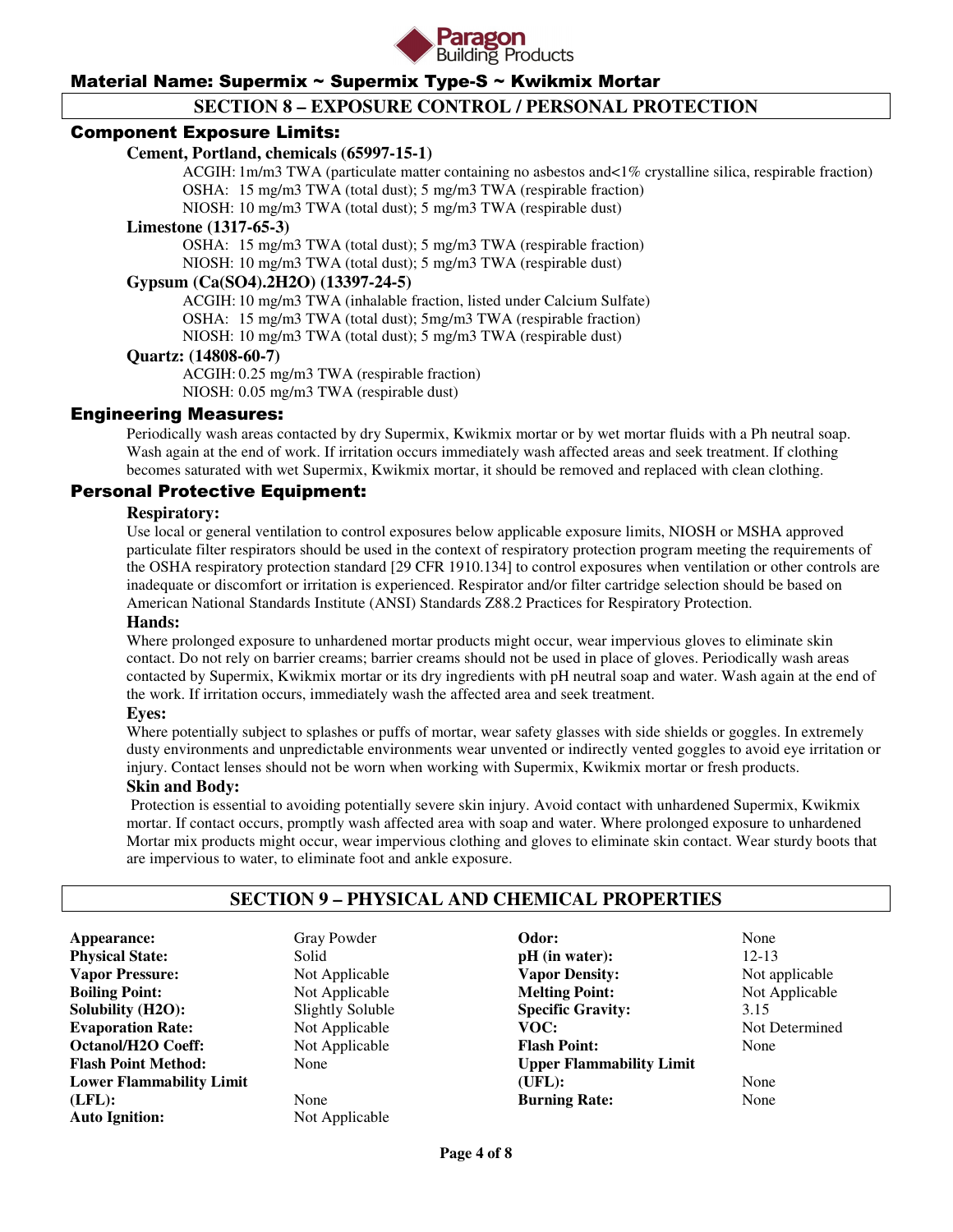

# **SECTION 10 – CHEMICAL STABILITY AND REACTIVITY INFORMATION**

#### **Chemical Stability:**

This is a stable material

#### **Hazardous Reaction Potential:**

Will not occur

# **Conditions to Avoid:**

Unintentional contact with water

### **Incompatibility Products:**

Wet Supermix, Kwikmix mortar is alkaline, As such it is incompatible with acids, ammonium salts and phosphorous

#### **Hazardous decomposition:**

Will not spontaneously occur, adding water produces (caustic) calcium hydroxide

# **SECTION 11– TOXICOLOGICAL INFORMATION**

#### Acute Toxicity: **Component Analysis – LD50/LC50**

**Quartz (14808-60-7)**  Oral LD50 Rat 500 mg/kg

### Potential Health Effects:

#### **Skin Corrosion Property/Stimulativeness**

 Discomfort or pain cannot be relied upon to alert a person to a hazardous skin exposure. Consequently, the only effective means of avoiding skin injury or illness involves minimizing skin contact, particularly contact with wet Supermix Kwikmix mortar. Exposed persons may not feel discomfort until hours after the exposure has ended and significant injury has occurred. Exposure during the handling or mixing of the dry ingredients in Supermix, Kwikmix mortar may cause drying of the skin with consequent mild irritation or more significant effects attributable to aggravation of other conditions. Exposure to wet Supermix, Kwikmix mortar may cause more skin effects including thickening, cracking or fissuring of the skin. Prolonged exposure can cause severe damage in the form of (caustic) chemical burn.

#### **Eye Critical Damage/Stimulativeness**

 Exposure to airborne dust during the handling or mixing of the dry ingredients in Supermix, Kwikmix mortar may cause immediate or delayed irritation or inflammation. Eye contact by splashes of wet Mortar mix may cause effects ranging from moderate eye irritation to chemical burns and blindness. Such exposures require immediate first aid (see Section 4) and medical attention to prevent significant damage to the eye.

#### **Ingestion**

 Although inadvertent ingestion of small quantities of wet Supermix, Kwikmix mortar or its dry ingredients are not known to be harmful, accidental ingestion of larger quantities can be harmful and requires immediate medical attention. **Inhalation** 

 Exposure to Supermix, Kwikmix mortar in excess of the applicable TLV or PEL (see section 2) may cause or aggravate other lung conditions. The ingredients in Supermix, Kwikmix mortar may contain trace amounts of crystalline silica. Exposure to these ingredients in excess of the applicable TLV or PEL (see Section 2) may cause or aggravate other lung conditions. Exposure to Supermix, Kwikmix mortar may cause irritation to the moist mucous membranes of the nose, throat, and upper respiratory system. It may also leave unpleasant deposits in the nose.

### **Respiratory Organs Sensitization/Skin Sensitization**

 May cause allergy or asthma symptoms or breathing difficulties if inhaled, some individuals may exhibit an allergic response upon exposure to wet Supermix, Kwikmix mortar. The response may appear in a variety of forms ranging from a mild rash to severe skin ulcers. Persons already sensitized mat react to their first contact with the product. Other persons may first experience this effect after years of contact with Supermix, Kwikmix mortar products.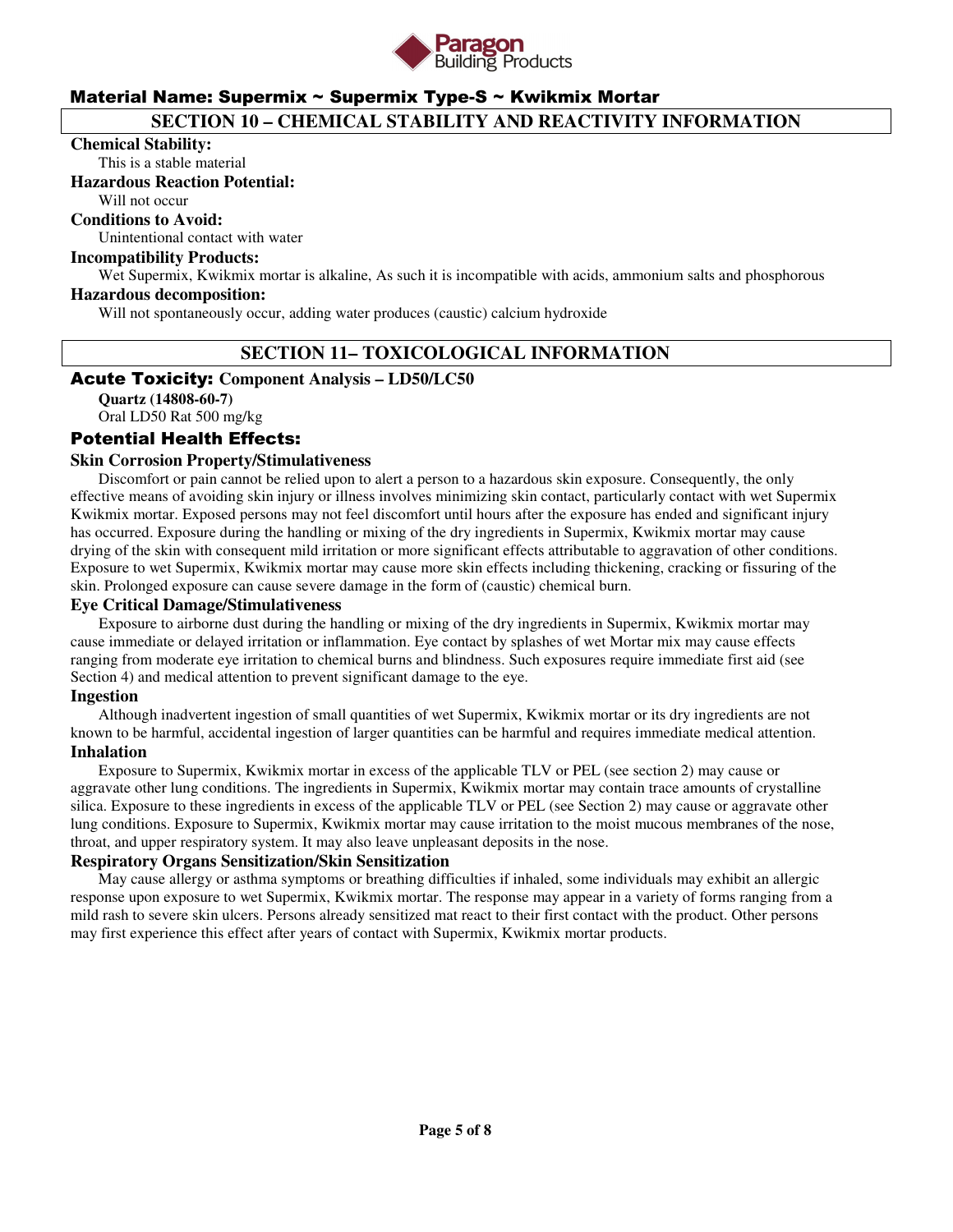

# **SECTION 11– TOXICOLOGICAL INFORMATION CONT.**

# Generative Cell Mutagenicity

This product is not reported to have any mutagenic effects

#### **Carcinogenicity**

#### **A: General Product Information**

May cause cancer: Prolonged and repeated exposure to airborne free respirable crystalline silica can result in lung disease and/or lung cancer! IARC states that crystalline silica in the form of quartz or cristobalite from occupational sources is carcinogenic to humans (Group 1).

#### **B: Component Carcinogenicity**

| ACGIH:              | A4 – Not Classified as a Human Carcinogen                                               |
|---------------------|-----------------------------------------------------------------------------------------|
| Quartz (14808-60-7) |                                                                                         |
| ACGIH:              | A2 – Suspected Human Carcinogen                                                         |
| NIOSH:              | potential occupational carcinogen                                                       |
| NTP:                | Known Human Carcinogen (respirable size) (Select Carcinogen)                            |
| IARC:               | Monograph 100C [2012] (listed under Crystalline silica inhaled in the form of quartz or |
|                     | cristobalite from occupational sources); Monograph 68 [1997] (Group 1 (carcinogenic to  |
|                     | humans)                                                                                 |
|                     |                                                                                         |

#### **Reproductive Toxicity**

This product is not reported to have any reproductive toxicity effects

# Specified Target Organ General Toxicity:

#### **Single Exposure**

This product is not reported to have any single exposure specific target organ toxicity effects

#### **Specified Target Organ General**

Causes damage to organs through prolonged or repeated exposure (lungs)

### **Aspiration Respiratory Organs Hazard**

This product is not reported to have any aspiration hazards

# **SECTION 12 – ECOLOGICAL INFORMATION**

#### **Ecotoxicity**

#### **A: General Product Information**

This product is not reported to have any ecotoxicity effects

#### **B: Component Analysis – Ecotoxicity – Aquatic Toxicity**

No ecotoxicity data are available for this product's components

#### **Persistence/Degradability**

No information available for the product

#### **Bioaccumulation**

No information available for the product

#### **Mobility in Soil**

No information available for the product

# **SECTION 13 – DISPOSAL CONSIDERATIONS**

### Waste Disposal Instructions

See Section 7 for Handling Procedures. See Section 8 for Personal Protective Equipment recommendations

# Disposal of Contaminated Containers or Packaging

Dispose information available for the product

### **SECTION 14 – TRANSPORTATION INFORMATION**

# DOT Information

#### **Hazardous materials description proper shipping name:**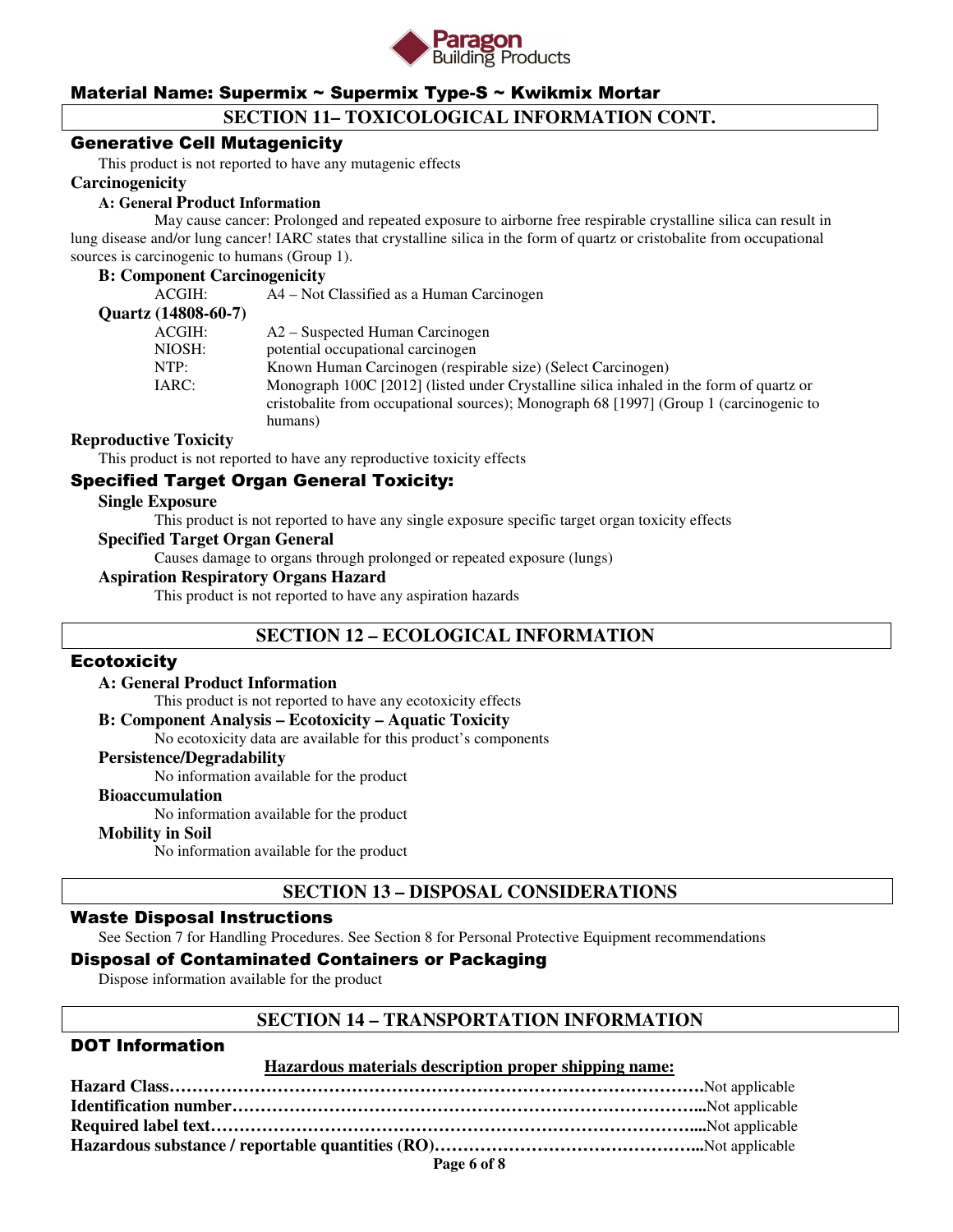

# **SECTION 15 – REGULATORY INFORMATION**

#### Regulatory Information

**US Federal Regulations** 

#### **Component Analysis**

None of this products components are listed under SARA Section 302 (40 CFR 355 Appendix A). SARS Section 313 (40 CFR 372.65), or CERCLA (40 CFR 302.4)

#### **State Regulations**

#### **Component Analysis – State**

The following components appear on one or more of the following state hazardous substances lists;

| Components                                   | CAS               | ◡◠ | MA  | MN  | ***<br>$N_{\rm o}$ | PA  | <b>RI</b>      |
|----------------------------------------------|-------------------|----|-----|-----|--------------------|-----|----------------|
| Chemicals<br>Portland.<br>$c$ ement. $\cdot$ | 65997-1<br>$15 -$ | No | Yes | Yes | Yes                | Yes | N <sub>o</sub> |
| <b>Quartz</b>                                | 1408-60-7         | No | Yes | Yes | Yes                | Yes | No             |

The following statement(s) are provided under the California Safe Drinking Water and Toxic Enforcement Act of 1986 (Proposition 65):

WARNING! This product contains chemicals known to the state of California to cause cancer, birth defects, or other reproductive harm.

# **Component Analysis – WHMIS IDL**

 No components are listed in the WHMIS IDL **Additional Regulatory Information** 

#### **Component Analysis – Inventory**

| <b>Component</b>                              | CAS #      | <b>TSCA</b> | CAN | <b>EEC</b>    |
|-----------------------------------------------|------------|-------------|-----|---------------|
| Chemicals<br>Portland.<br>$c$ ement. $\prime$ | 65997-15-1 | Yes         | DSL | <b>EINECS</b> |
| Quartz                                        | 14808-60-7 | Yes         | DSL | <b>EINECS</b> |